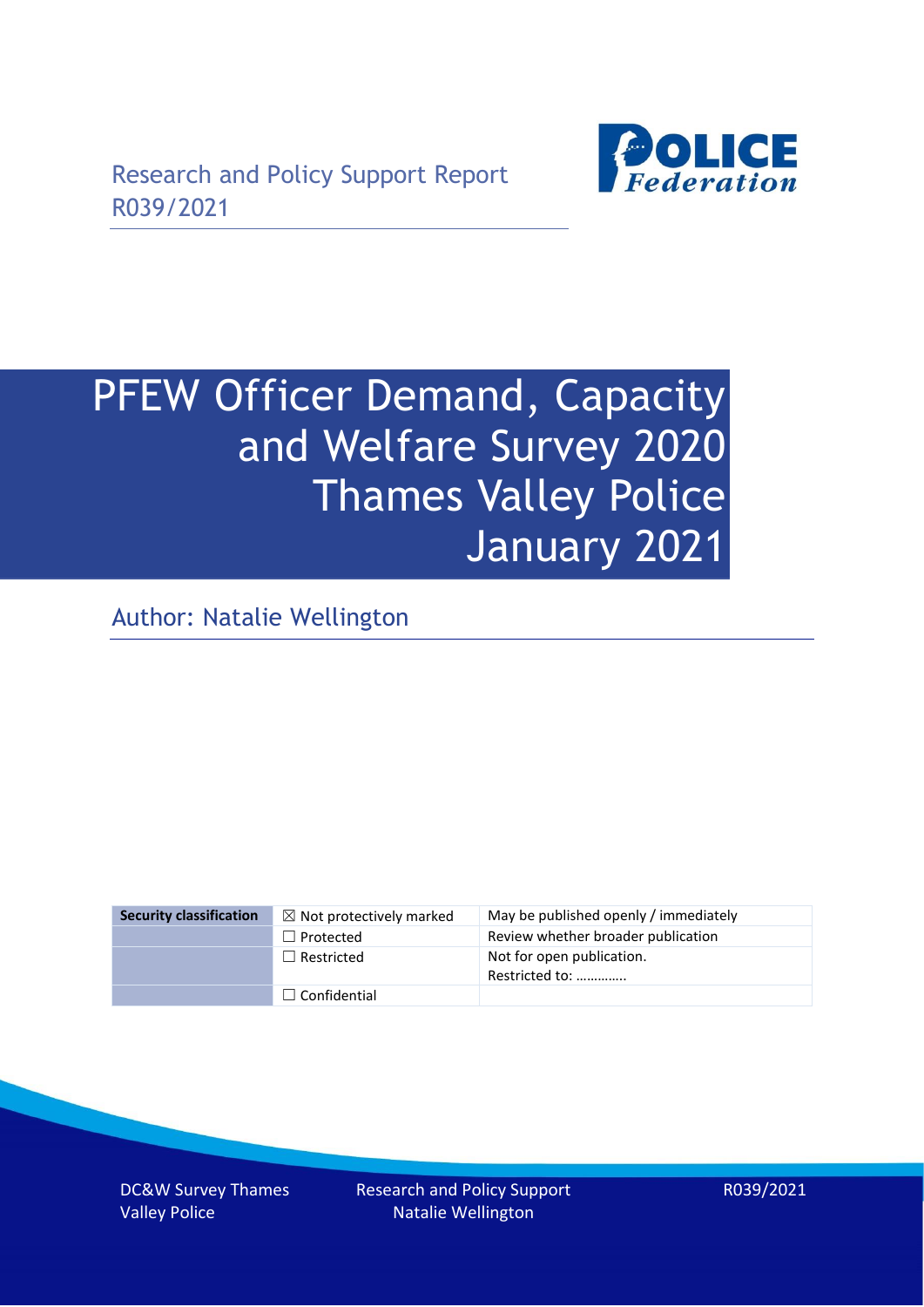# **CONTENTS**

| 4.          |                                                            |  |
|-------------|------------------------------------------------------------|--|
| 5.          |                                                            |  |
| 6.          |                                                            |  |
| $7_{\cdot}$ | ORGANISATIONAL SUPPORT FOR MENTAL HEALTH AND WELLBEING  17 |  |
| 8.          |                                                            |  |
|             |                                                            |  |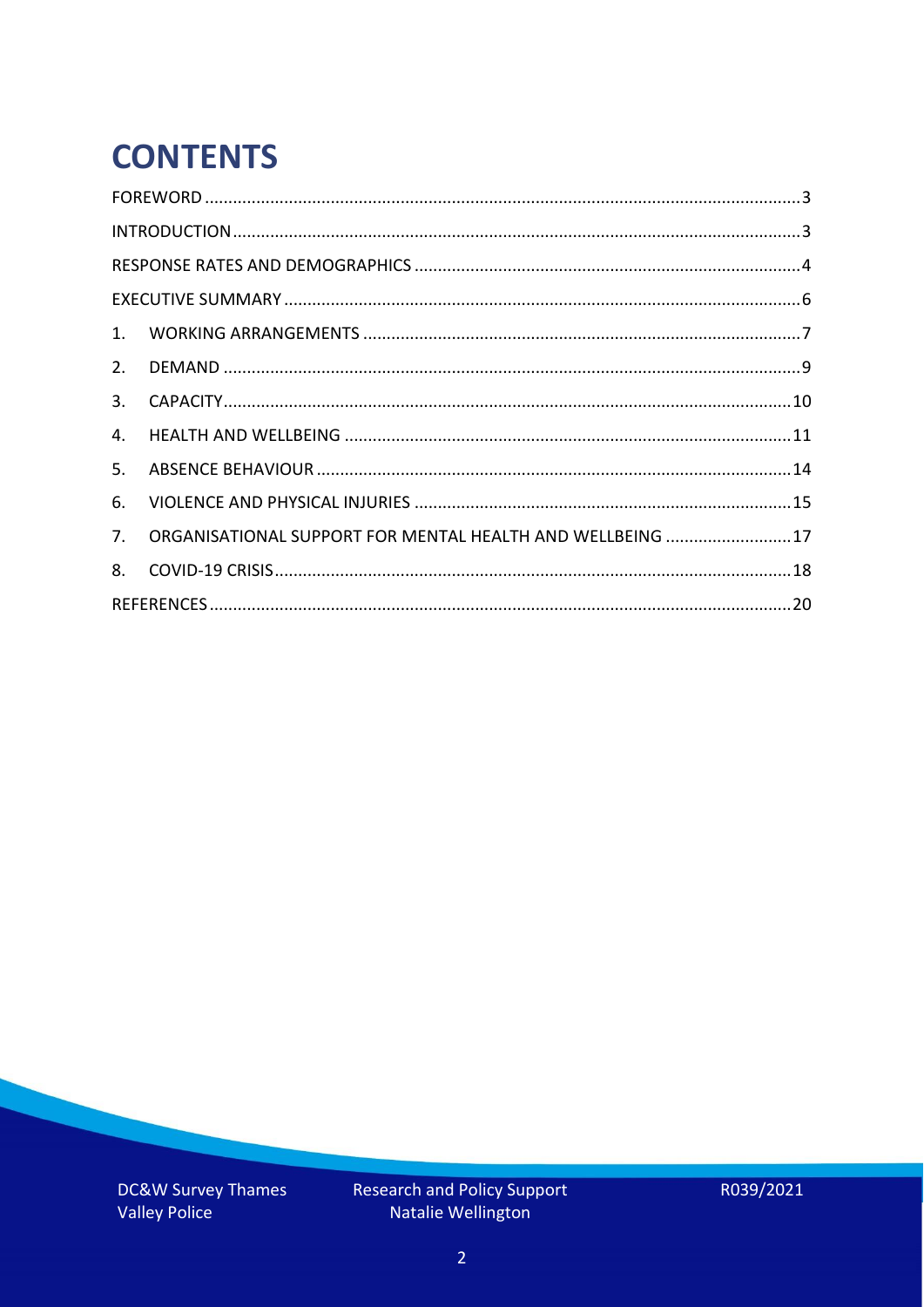### <span id="page-2-0"></span>**FOREWORD**

### <span id="page-2-1"></span>**INTRODUCTION**

The Demand, Capacity and Welfare Survey is a biennial survey that started in 2016. This was in response to unprecedented budgetary cuts and a 14% fall in officer numbers over a seven year period from a high of 142,056 in 2009 to 122,748 in March 2016. <sup>i</sup> Evidence from a focus group study conducted by the PFEW<sup>ii</sup> also highlighted that these reductions may have been having a negative effect on officers' individual wellbeing. It was within this context that the Police Federation of England and Wales (PFEW) began a biennial Demand, Capacity and Welfare Survey. The 2020 PFEW Demand, Capacity and Welfare Survey is the third iteration of the survey. Due to the current global health crisis we have included questions specific to COVID-19, in order to help us to better understand the impacts of working within the police service during this crisis and officers' experiences on the ground. We have reported personal impacts in a specific section and organisational impacts are reported at contextually appropriate points throughout the report, to enable comparisons with other relevant items (for example we have included the results for the question asking whether COVID-19 has had an impact on single-crewing within the same section as the results for the question regarding frequency of single-crewing).

This report provides a summary of responses to key questions from the 2020 PFEW Officer Demand, Capacity and Welfare Survey from respondents in Thames Valley Police.

Where appropriate, details of average responses from previous years, or the police service as a whole, are also presented.<sup>1</sup> However, differences across these figures have not been tested to assess whether they are statistically significant;<sup>2</sup> therefore, any and all differences reported are for guidance only and must be treated with caution. When comparing forcelevel data across years, a dash (–) is used, when applicable, to indicate where a force report was not provided due to small sample sizes.

Please be aware that the total number of responses for each item may vary slightly as not all items were answered by all respondents, and all percentages are rounded to the nearest

DC&W Survey Thames Valley Police

 $1$  Data were weighted at a national level on the basis of respondents' force to ensure that each force were proportionally represented within the national sample; no weightings were applied at a force level. More information about weightings can be found in the 2020 Technical Annex R098/2020.

 $2$  As all the data are derived from samples of the population, rather than the whole population, percentage figures calculated are strictly speaking estimates, rather than exact measures. This means that every figure has a margin of error associated with it. Hence a very small percentage difference year on year may be due to sampling, rather than to actual changes.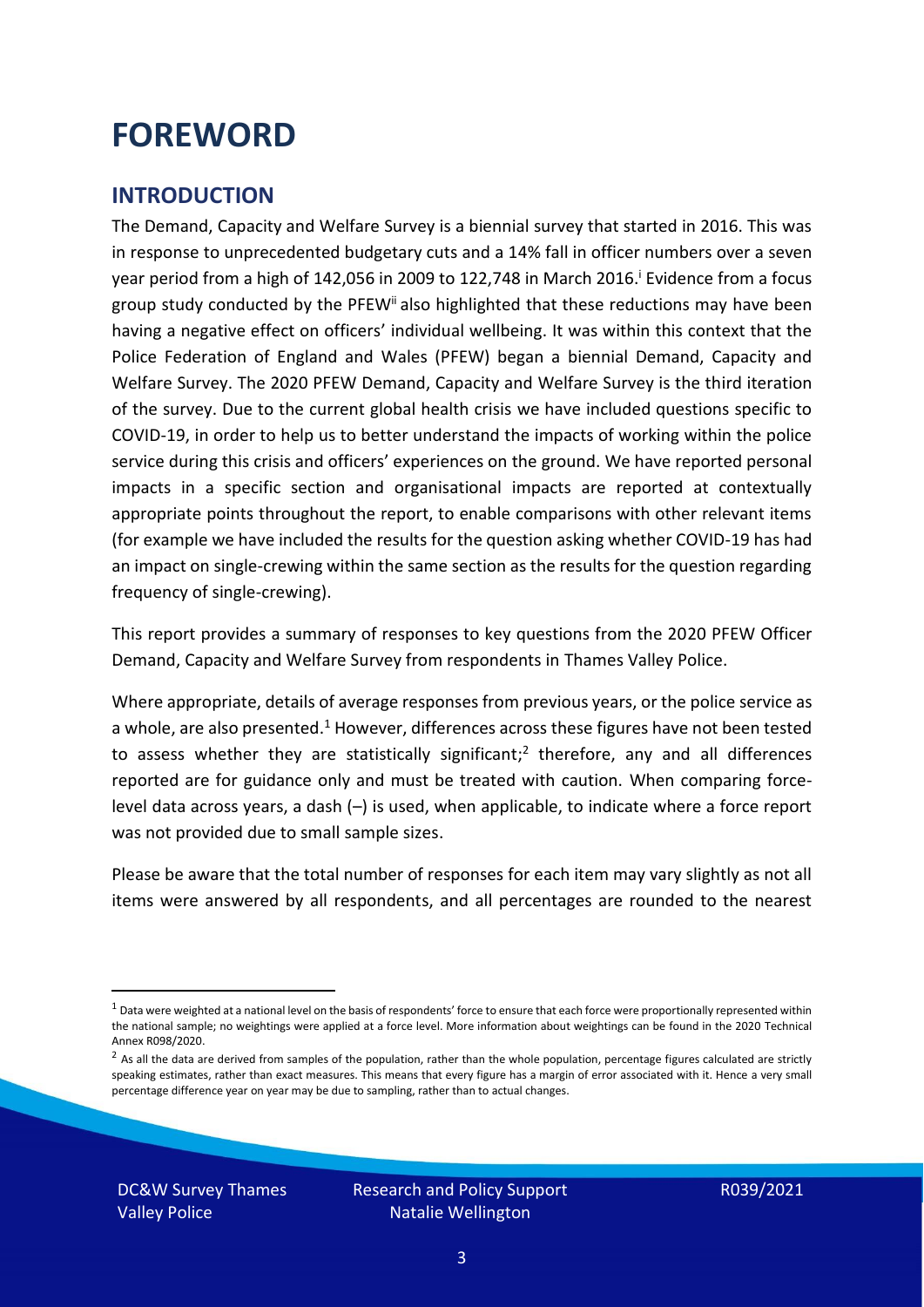whole number. In addition, the actual differences between any and all groups may be quite small, and these details should be considered when interpreting the data.

#### <span id="page-3-0"></span>**RESPONSE RATES AND DEMOGRAPHICS**

Survey responses were gathered over a seven-week period between October and November 2020. All officers of the federated ranks in England and Wales were eligible to participate. Analyses were conducted on a sample of 12,471 responses drawn from all 43 forces across England and Wales. The national response rate for the 2020 survey was 10%.

Overall, 3% of respondents (n=423) to the survey declined to state which force they belonged to. These responses have been included within the national data but are excluded from force-level analyses.<sup>3</sup>

672 responses were received from Thames Valley Police, representing a response rate of around 15% (based on March 2020 Home Office figures of officer headcount).<sup>iii</sup> The margin of error for this report has been calculated using the size of the sample and population. At a 95% confidence level, this force report has a 3% margin of error. If the margin of error is less than 5%, it can be considered to be within the normal bounds of academic rigour.<sup>4</sup> If this threshold has not been met, the results from this report must be interpreted with caution.

63% of responses from Thames Valley Police were received from male officers and 33% of responses were from female officers. The other 5% preferred not to say or identified in another way. In regards to rank, 72% of respondents from Thames Valley Police were Constables, 18% were Sergeants, 9% were Inspectors, and 2% were Chief Inspectors. 6% of responses from Thames Valley Police were received from Black and Minority Ethnic (BME) officers.

DC&W Survey Thames Valley Police

<sup>&</sup>lt;sup>3</sup> Please see the 2020 Technical Annex R098/2020 for excluded cases.

<sup>&</sup>lt;sup>4</sup> The generally accepted academic standards is a 95% confidence level with a 5% (or less) margin of error.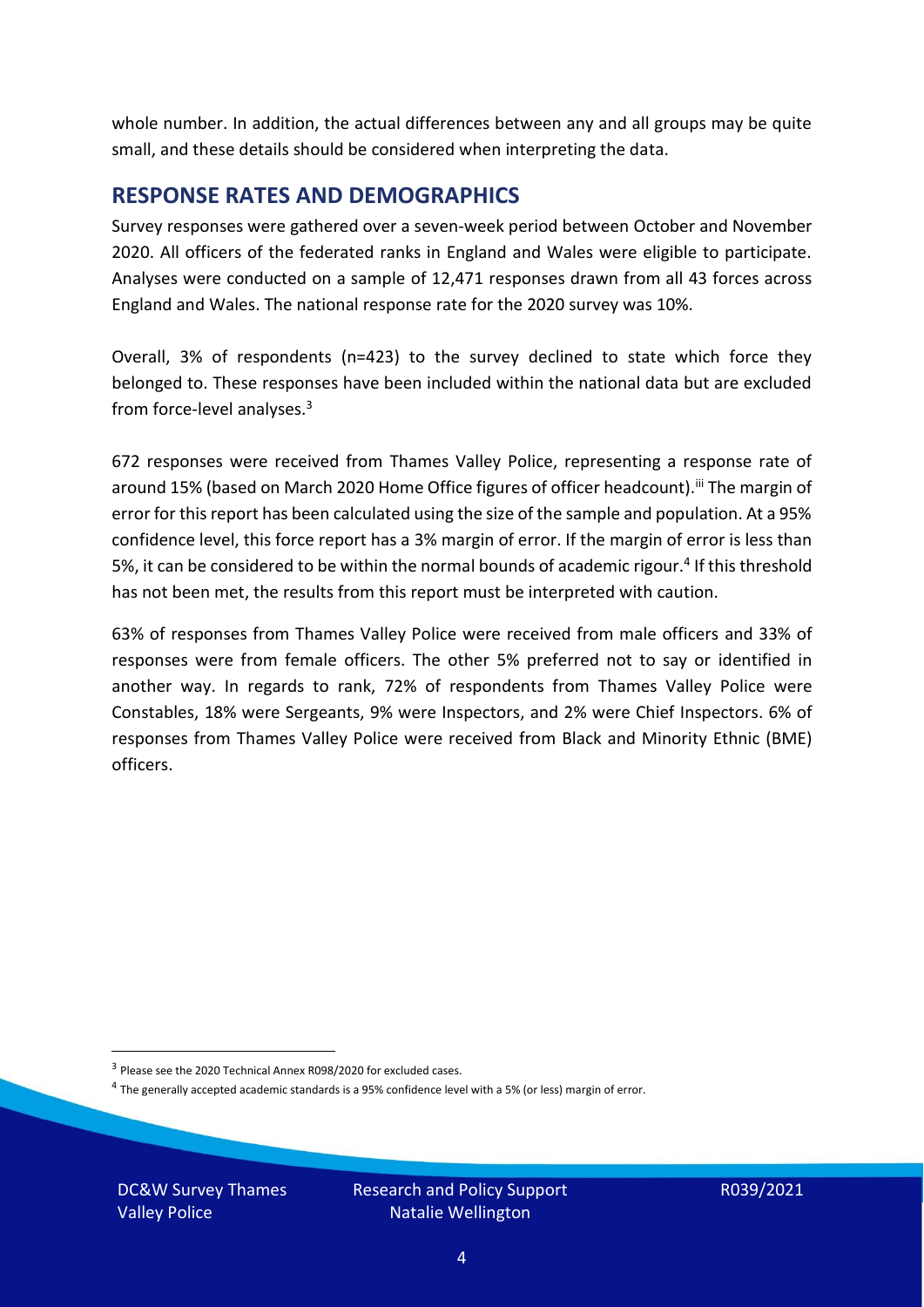### **INFOGRAPHIC**

### **Who responded?**

**672** responses were received from Thames Valley Police, representing a **15%** response rate.



DC&W Survey Thames Valley Police

Research and Policy Support Natalie Wellington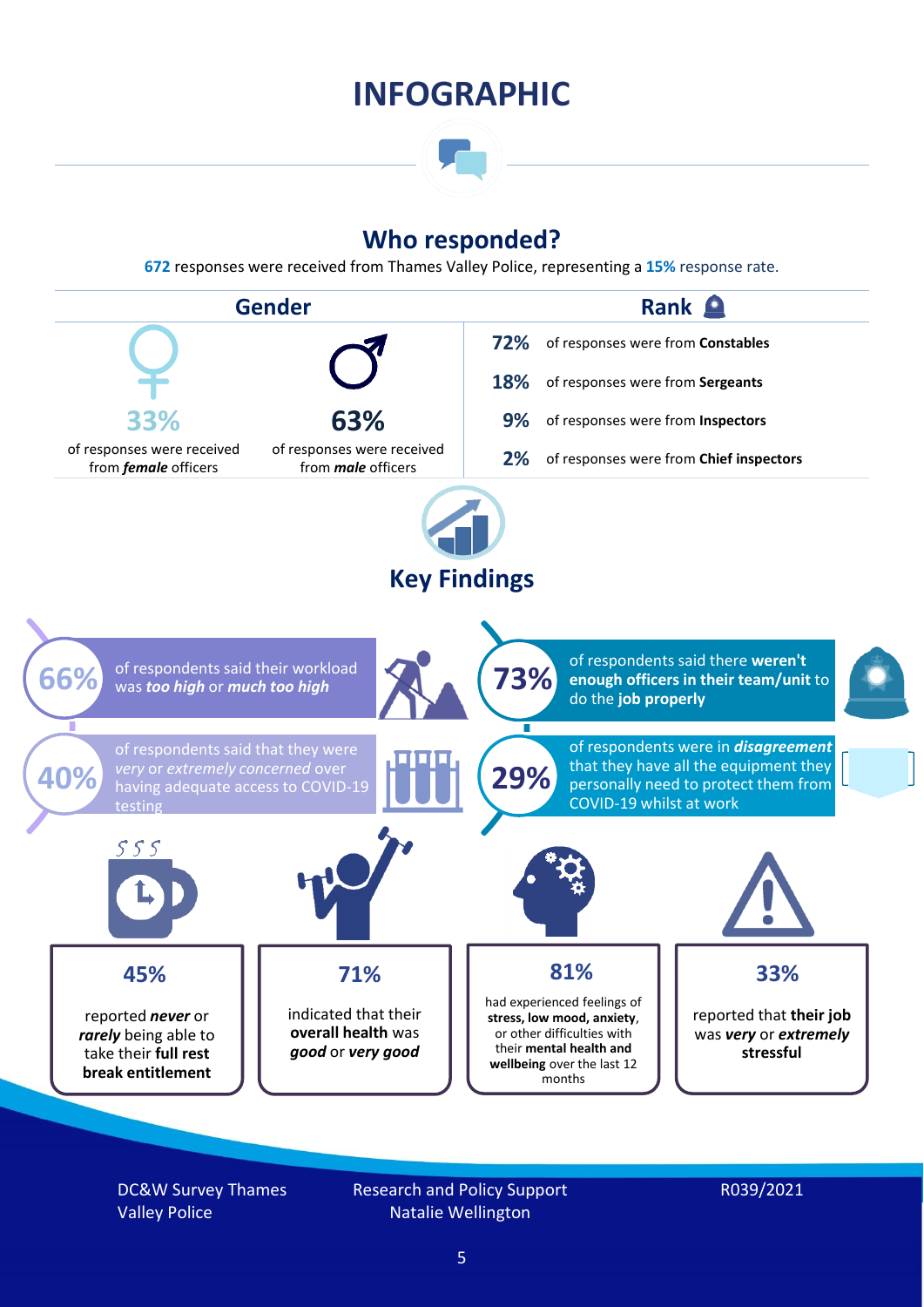### <span id="page-5-0"></span>**EXECUTIVE SUMMARY**

- **672** responses were received from Thames Valley Police, representing a response rate of around **15%**.
- The average (mean) rating for **overall job satisfaction** for respondents was **5/10**.
- **62%** reported being **single-crewed** *often* or *always* and **26%** reported being **singlecrewed** *more often* due to **COVID-19**.
- **45%** of respondents reported *never* or *rarely* being able to take their **full rest break entitlement**; *lower than* the proportion in 2018 (65%).
- **66%** of respondents reported that their **workload** is currently *too high*, or *much too high*; *lower than* the proportion in 2018 (75%).
- **73%** of respondents said there **weren't enough officers in their team/unit** to do the **job properly**.
- The average (mean) **overall life satisfaction** rating was **6/10**. This can be compared to the national average of 6/10.
- **71%** of respondents indicated that their **overall health** was *good* or *very good.*
- **33%** of respondents said that they viewed their job as *very* or *extremely* **stressful**. This was *lower than* the proportion in 2018 (43%).
- **81%** of respondents indicated that they had **experienced feelings of stress, low mood, anxiety, or other difficulties with their health and wellbeing** over the last 12 months.
- **13%** of respondents reported that they had suffered **one or more injuries** that required medical attention as a result of **work-related violence** in the last year.
- **12%** of respondents reported that they had suffered **one or more injuries** that required medical attention as a result of **work-related accidents** in the last year.
- **27%** of respondents reported that they were *very* or *extremely worried* about the **impact that the COVID-19 crisis will have on them personally**.
- **1%** of respondents reported that they *have* or *have had* **COVID-19** confirmed by a positive antigen or antibody test.
- **29%** of respondents reported that they *disagreed* or *strongly disagreed* that they **have all the equipment they personally need to protect them from COVID-19 whilst at work**.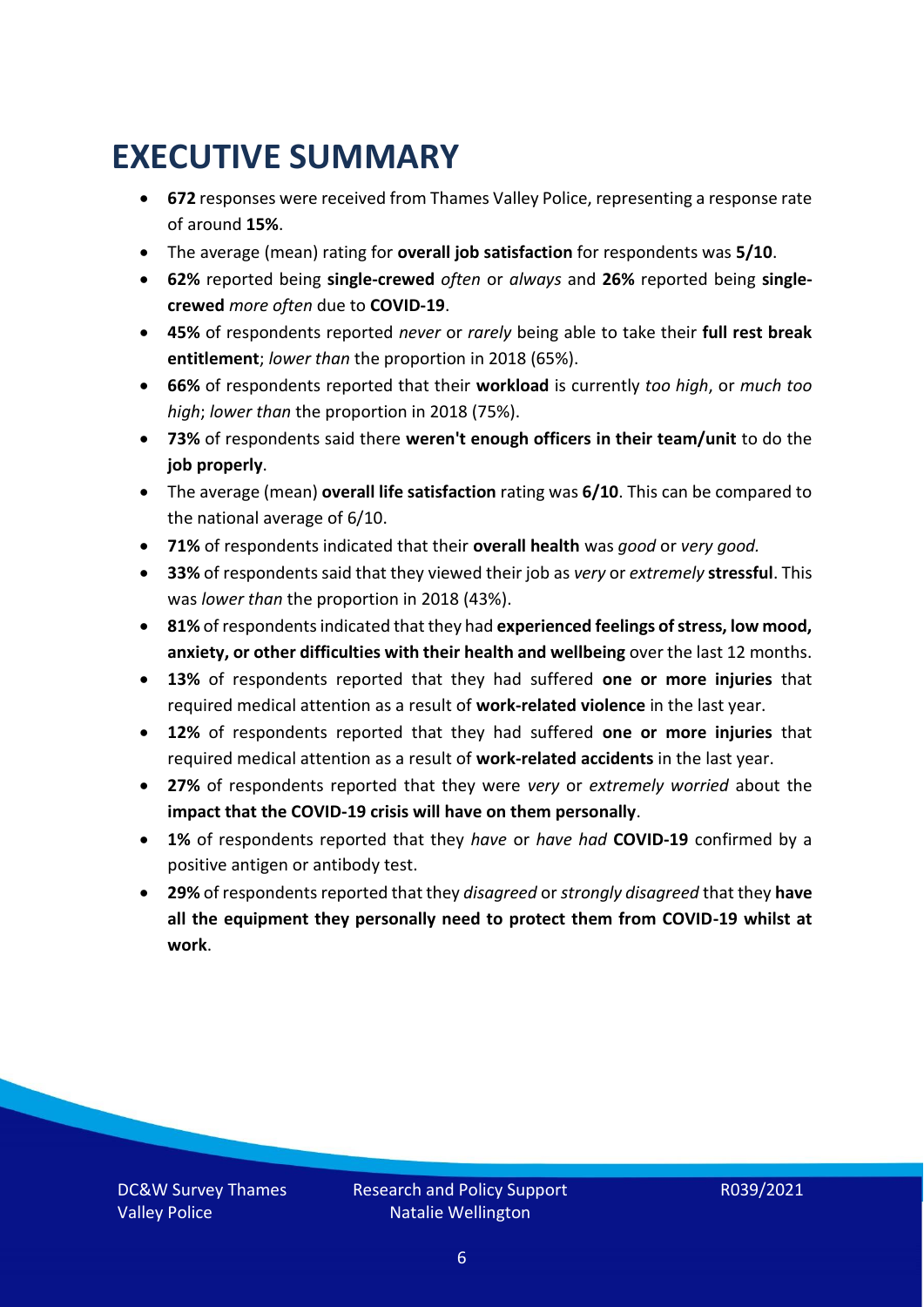### <span id="page-6-0"></span>**1. WORKING ARRANGEMENTS**

### **1.1. OVERALL JOB SATISFACTION**

Respondents were asked to rate their overall job satisfaction between 0 and 10, where 0 was 'not at all satisfied' and 10 was 'completely satisfied.' The average (mean) rating for overall job satisfaction for respondents from Thames Valley Police was 5/10 (range 0-10), with 38% of respondents reporting an overall job satisfaction rating of *4* or *less*. This can be compared to the national average of 5/10 (range 0-10), and 37% of respondents reporting an overall job satisfaction rating of *4* or *less*.

#### **1.2. SHIFT LENGTH**

3% of respondents from Thames Valley Police reported that their formal shift duration was more than the 8-10 hours advised by the Health and Safety Executive<sup>iv</sup> and the Police Negotiating Board,<sup>v</sup> and 2% of respondents indicated a shift length of 12 hours or *more*. 9% of the national sample indicated that their formal shift duration was more than 8-10 hours, and 7% indicated a shift length of *12 hours* or *more*. 5

#### **1.3. SINGLE-CREWING**

Among respondents from Thames Valley Police, for whom this item was applicable, 62% reported being single-crewed either *often* or *always* over the previous 12-month period. This can be compared with 58% of respondents from the national sample.<sup>6</sup>

Due to COVID and the social distancing regulations implemented by the UK government, forces may have changed their normal operational procedures around crewing in order to reduce opportunities for infection between colleagues. The NPCC released guidance stating that when officers are double crewed a surgical Type IIR face mask should be worn in an enclosed space, such as a vehicle or personnel carrier, when social distancing cannot be achieved.<sup>vi</sup> However, some of the units may have decided to reduce the risk further by limiting double crewing or placing officers in bubbles. As such, in this year's iteration of the survey we wanted to ask an additional query about COVID-19 in relation to crewing levels, to see if crewing levels were affected by this. The findings were that 26% from Thames Valley Police reported being single-crewed *more often* due to COVID-19.

 $<sup>6</sup>$  Respondents that reported not applicable were removed from force-level and national analysis.</sup>

DC&W Survey Thames Valley Police

<sup>&</sup>lt;sup>5</sup> Respondents that reported not applicable were removed from force-level and national analysis.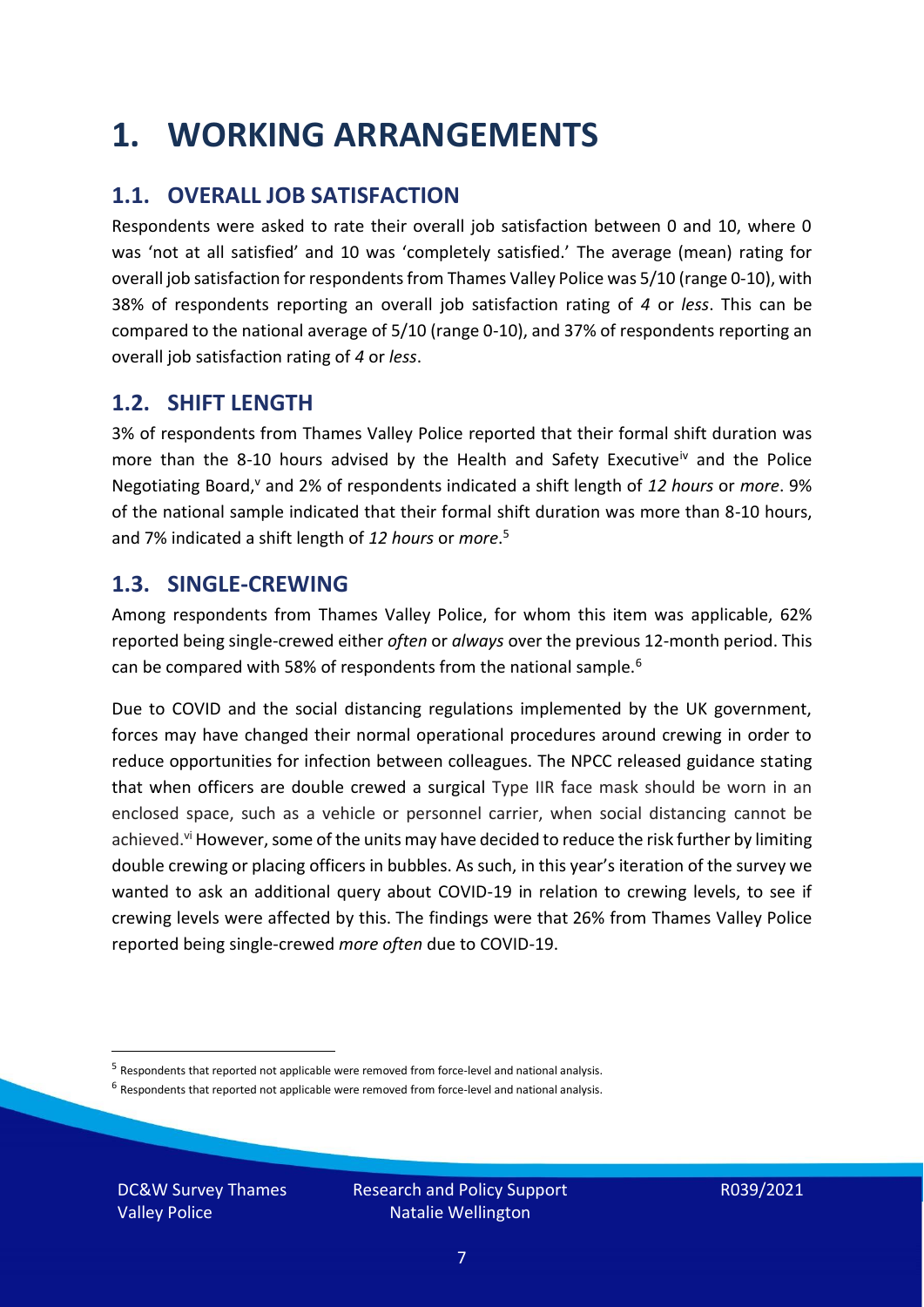### **1.4. BREAKS, REST DAYS AND ANNUAL LEAVE**

45% of respondents from Thames Valley Police reported *never* or *rarely* being able to take their full rest break entitlement, and 51% reported having had *two* or *more* rest days cancelled in the previous 12-month period. Furthermore, 84% of respondents from Thames Valley Police told us that they had a request for annual leave refused *once* or *more* in the previous 12-month period.

Historical comparisons for items relating to breaks, rest days and annual leave for Thames Valley Police, are also provided in *Table 1* below.

| Table 1: Force level figures for breaks, rest days<br>and annual leave                                       | 2016 | 2018 | 2020 |
|--------------------------------------------------------------------------------------------------------------|------|------|------|
| Reported being never or rarely able to take full<br>rest break entitlement                                   | 59%  | 65%  | 45%  |
| Reported having two or more rest days<br>cancelled in the previous 12 months                                 | 65%  | 74%  | 51%  |
| Reported having a request for annual leave<br>refused once or more in the previous 12<br>months <sup>7</sup> | 96%  | 92%  | 84%  |

DC&W Survey Thames Valley Police



<sup>&</sup>lt;sup>7</sup> Please note, there were moderate changes to the question wording and response scale for this item between the 2016 and 2018 iterations of this survey. Please take this into consideration when interpreting any and all differences in the findings between these years, as altering the way in which a question is framed may unintentionally affect the way in which an individual responds.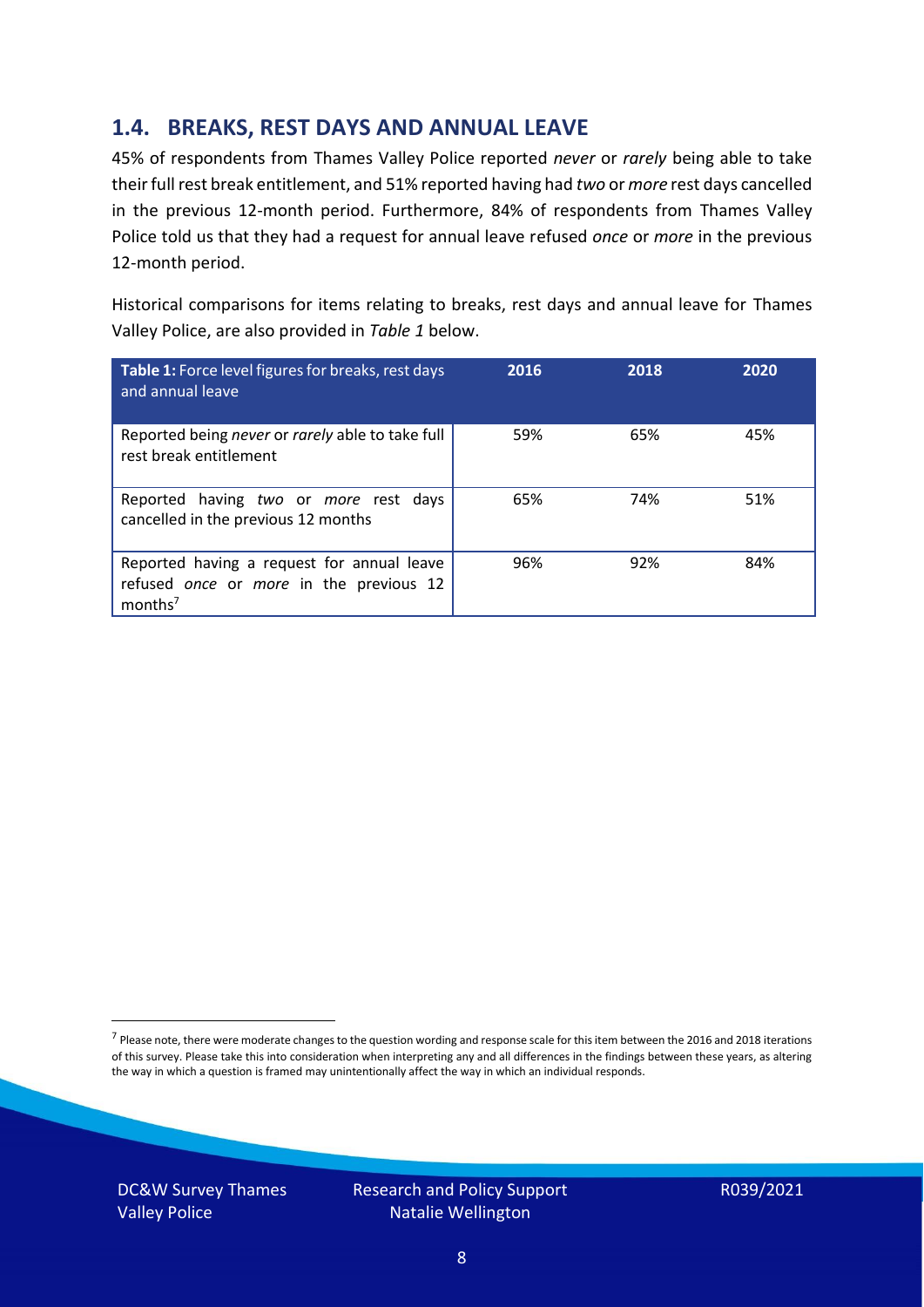### <span id="page-8-0"></span>**2. DEMAND**

### **2.1. WORKLOAD**

66% of respondents from Thames Valley Police told us that their workload is currently *too high*, or *much too high*. An historical comparison for both national and local proportions for workload are displayed in *Table 2* below.

| Table 2: Proportion of respondents reporting<br>that their workload was too high or much too<br>high in the previous 12-month period | 2016 | 2018 | 2020 |
|--------------------------------------------------------------------------------------------------------------------------------------|------|------|------|
| Force-level figures                                                                                                                  | 63%  | 75%  | 66%  |
| <b>National figures</b>                                                                                                              | 66%  | 72%  | 60%  |

### **2.2. AMOUNT AND PACE OF WORK**

81% of respondents from Thames Valley Police *disagreed* or *strongly disagreed* that they generally have enough officers to manage all the demands being made on them as a team/unit.

Furthermore, 13% *agreed* or *strongly agreed* that they had enough time to engage in proactive policing in their team/unit. An historical comparison for both national and local proportions for this item are displayed in *Table 3* below.

| <b>Table 3: Proportion of respondents reporting</b><br>that they agreed or strongly agreed that they<br>had enough time to engage in proactive<br>policing in their team/unit | 2016 | 2018 | 2020 |
|-------------------------------------------------------------------------------------------------------------------------------------------------------------------------------|------|------|------|
| Force-level figures                                                                                                                                                           | 10%  | 7%   | 13%  |
| <b>National figures</b>                                                                                                                                                       | 13%  | 9%   | 14%  |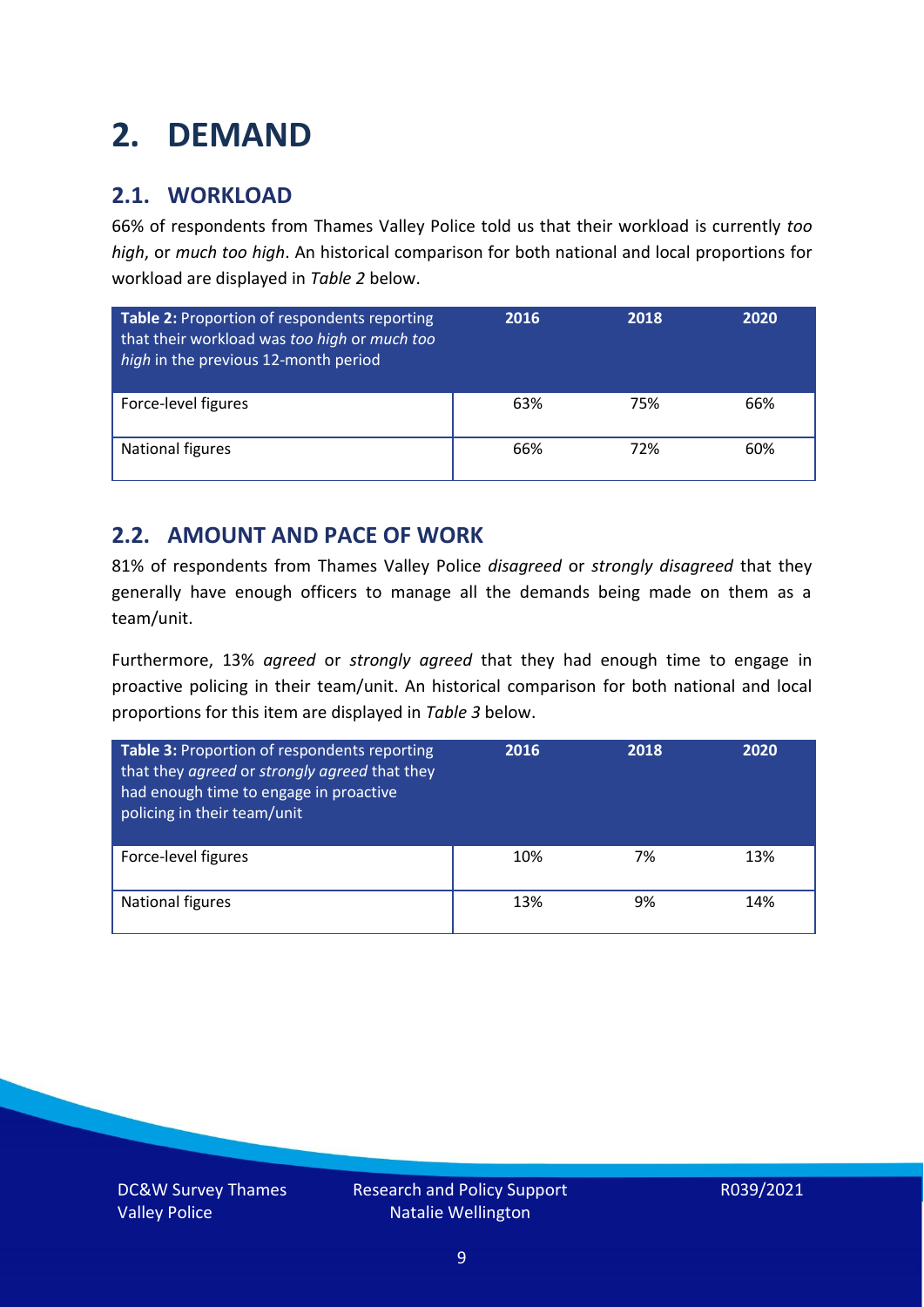### <span id="page-9-0"></span>**3. CAPACITY**

### **3.1. MINIMUM OFFICER STAFFING**

72% of respondents from Thames Valley Police indicated that their team or unit had a minimum officer staffing level.

Among respondents whose team or unit had a minimum officer staffing level, 12% indicated that this level was *never* or *rarely* achieved.

Respondents were asked how often minimum staffing levels have been met compared to before the COVID-19 crisis. 35% reported minimum staffing levels being met *less frequently* compared to before the COVID-19 crisis.

### **3.2. OFFICER STAFFING ARRANGEMENTS**

66% of respondents *disagreed* or *strongly disagreed* that the way officer staffing levels are determined in their team/unit seems to be effective. Historical comparisons for this item and one other key item, relating to capacity to deal with demand for Thames Valley Police, are provided in *Table 4* below.

| Table 4: Force level figures for key items relating to capacity                         |                                                               |      |      |
|-----------------------------------------------------------------------------------------|---------------------------------------------------------------|------|------|
| <b>Statements</b>                                                                       | Proportion of respondents who<br>disagreed with the statement |      |      |
|                                                                                         | 2016                                                          | 2018 | 2020 |
| The way officer staffing levels are determined in my<br>team/unit seems to be effective | 71%                                                           | 80%  | 66%  |
| There are enough officers in my team/unit for me to do<br>my job properly               | 75%                                                           | 87%  | 73%  |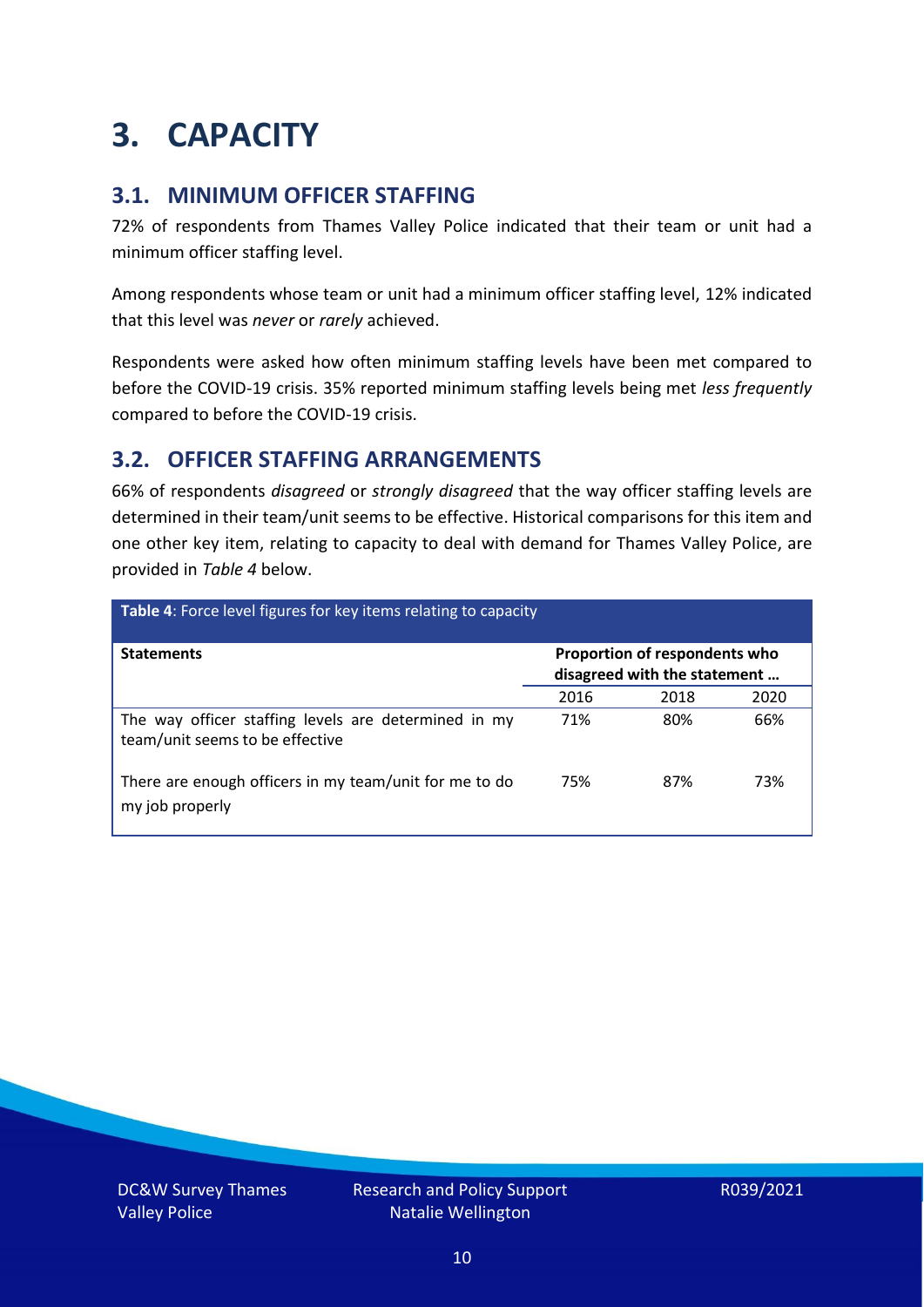### <span id="page-10-0"></span>**4. HEALTH AND WELLBEING**

### **4.1. OVERALL LIFE SATISFACTION AND WORTHWHILENESS**

Respondents were asked to rate their overall life satisfaction on a scale from 0 to 10, where 0 was *'Not at all satisfied'* and 10 was *'Completely satisfied'*. Furthermore, respondents were also asked to rate how worthwhile they feel the things they do in their life are on a scale from 0 to 10, where 0 was *'Not at all worthwhile'* and 10 was *'Completely worthwhile'.* These two items replicate the overall life satisfaction and overall worthwhileness questions posed within the Annual Population Survey by the Office for National Statistics (UK) and were included in the Demand, Capacity and Welfare Survey to enable benchmarking against the general population. vii

The average (mean) overall life satisfaction rating for the general population was 7 out of 10. The average (mean) rating for Thames Valley Police was 6 out of 10, with 25% of respondents reporting a low overall life satisfaction rating of *4* or *less*. These results can be compared to the national average of 6/10, with 23% of respondents reporting a low overall life satisfaction rating of *4* or *less*.

The average (mean) overall worthwhileness rating for the general population was 7 out of 10. The average (mean) rating for Thames Valley Police was 7 out of 10, with 20% of respondents reporting a low overall worthwhileness rating of *4* or *less*. These results can be compared to the national average of 7/10, with 18% of respondents reporting a low overall worthwhileness rating of *4* or *less*.

### **4.2. OVERALL PHYSICAL HEALTH**

Respondents were asked to rate their overall health on a scale from *very good* to *very poor*. An historical comparison for both national and local proportions for this item are in *Table 5* below.

| Table 5: Self-rated overall physical health |                       | 2016 | 2018 | 2020 |
|---------------------------------------------|-----------------------|------|------|------|
|                                             | Poor or very poor     | 16%  | 7%   | 9%   |
| Force-level figures                         | Neither good nor poor | 23%  | 17%  | 20%  |
|                                             | Good or very good     | 60%  | 76%  | 71%  |
|                                             | Poor or very poor     | 12%  | 7%   | 9%   |
| National figures                            | Neither good nor poor | 23%  | 17%  | 20%  |
|                                             | Good or very good     | 65%  | 77%  | 71%  |

DC&W Survey Thames Valley Police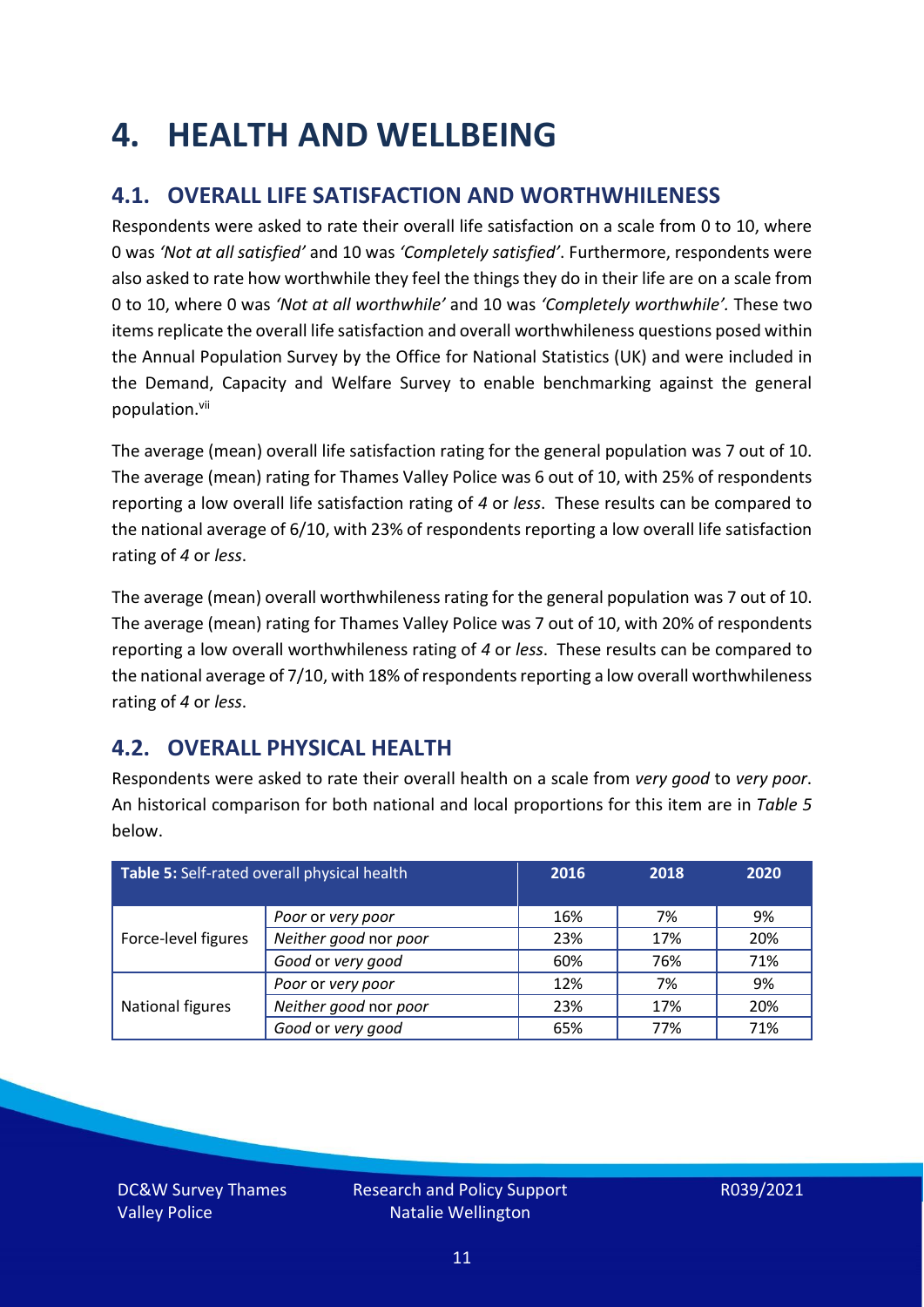### **4.3. SINGLE-ITEM INDICATORS FOR MENTAL HEALTH**

#### **4.3.1. ANXIETY AND HAPPINESS**

Overall anxiety was measured using a single-item measure. Respondents were asked to rate how anxious they had felt the day before on a scale from 0 to 10, where 0 was *'Not at all anxious'* and 10 was *'Completely anxious'*. Overall happiness was also measured using a single-item measure and respondents were asked to rate how happy they had been the day before on a scale from 0 to 10, where 0 was *'Not at all happy'* and 10 was *'Completely happy'*. These items replicate the overall anxiety and overall happiness questions posed within the Annual Population Survey by the Office for National Statistics (UK) and were chosen to enable benchmarking against the general population.<sup>viii</sup>

The average (mean) overall anxiety rating for the general population was 4 out of 10, with 36% of respondents reporting a high overall anxiety rating of *6* or *more*. <sup>8</sup> The average (mean) rating for Thames Valley Police was 4 out of 10, with 35% of respondents reporting a high overall anxiety rating of *6* or *more*. These results can be compared to the national average of 4/10, with 35% of respondents reporting a high overall anxiety rating of *6* or *more*. 9

The average (mean) overall happiness rating for the general population was 7 out of 10. The average (mean) rating for Thames Valley Police was 6 out of 10, with 27% of respondents reporting a low overall happiness rating of *4* or *less*. These results can be compared to the national average of 6/10, with 25% of respondents reporting a low overall happiness rating of *4* or *less*.

#### **4.3.2. STRESS**

Work related stress was measured using a single-item measure. 33% of respondents from Thames Valley Police said that they viewed their job as *very* or *extremely stressful*.

This is *the same as* the proportion reported in the national sample (33%) and *lower than* the proportion reported by Thames Valley Police in 2018 (43%).

Stress outside of work was assessed using an adaptation of the work-related stress measure. 14% of respondents from Thames Valley Police said that they viewed their life outside of work as *very* or *extremely stressful*.

<sup>&</sup>lt;sup>8</sup> Please note that proportions for other wellbeing measures were not provided

 $9$  Overall scores for anxiety have been grouped and reported differently to life satisfaction, worthwhileness and happiness. The percentage of respondents scoring a high rating of *6* or *more* has been reported, as higher scores for anxiety are commonly associated with lower individual wellbeing. Whereas, the percentage of respondents scoring a very low rating of *4* or *less* has been reported for life satisfaction, worthwhileness and happiness, as lower scores on these measures are commonly associated with lower individual wellbeing.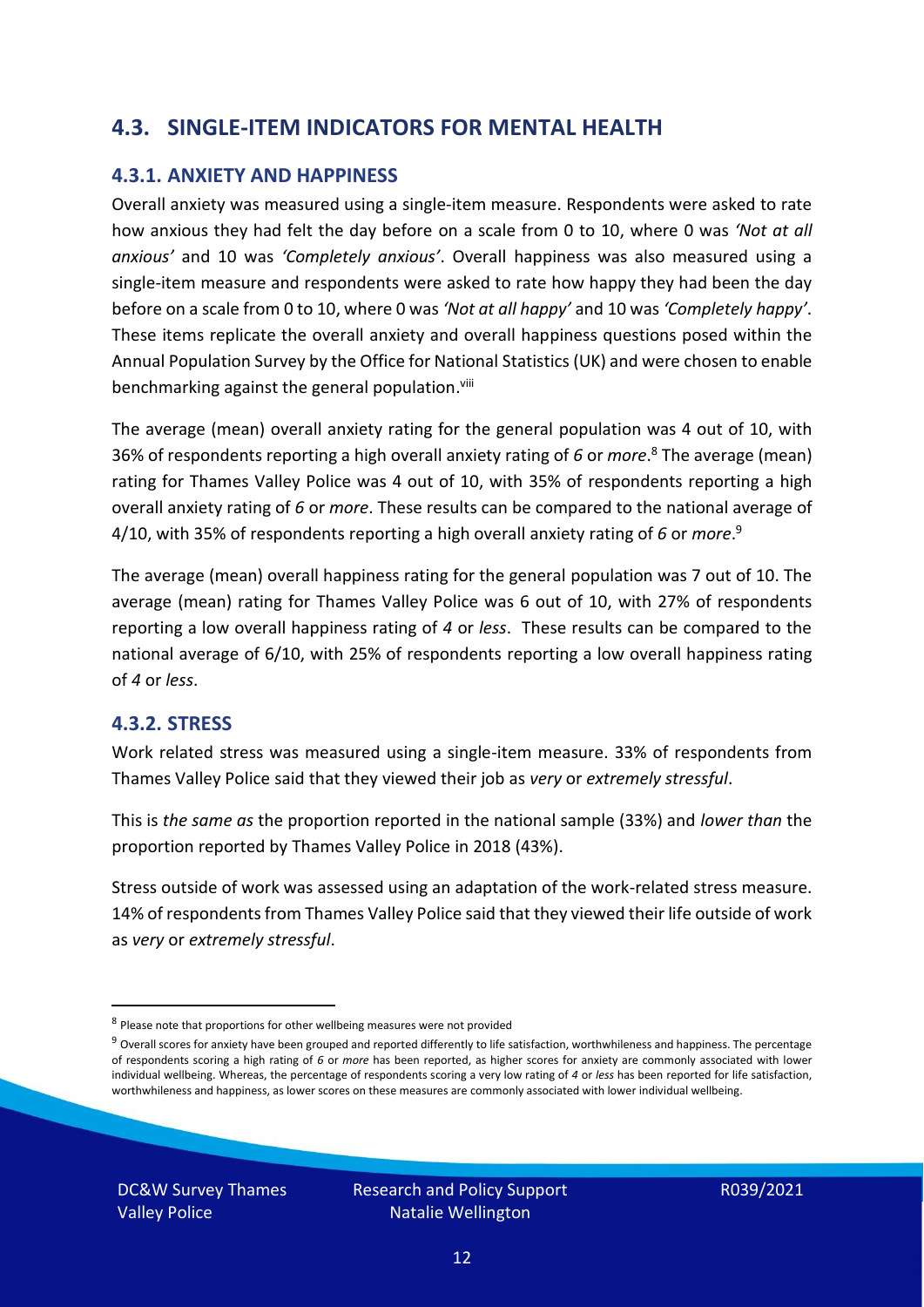#### **4.3.4. MENTAL HEALTH OVERVIEW**

A top-level broad overview of mental health and wellbeing was established using an item that asked respondents to indicate whether they had experienced feelings of stress, low mood, anxiety, or other difficulties with their health and wellbeing over the last 12 months. 81% of respondents from Thames Valley Police indicated that they had experienced feelings of stress, low mood, anxiety, or other difficulties with their health and wellbeing over the last 12 months; with 89% of these respondents also indicating that these feelings were caused by, or made worse by work.

#### **4.3.5. MENTAL WELLBEING**

Respondents' mental wellbeing was measured using the Short Warwick-Edinburgh Mental Wellbeing Scale,<sup>ix</sup> which asked them to rate their experience during the last two weeks for seven positively framed items. A metric score was calculated which indicated participants' overall wellbeing. The higher the score is, the better their overall wellbeing is thought to be.<sup>10</sup>

The metric score for Thames Valley Police is presented in *Table 6* below across years. This is also alongside the metric score for the national sample across years.

| <b>Table 6:</b> Average (mean) metric score for the Short Warwick-<br>Edinburgh Mental Wellbeing Scale | 2016 | 2018 | 2020 |
|--------------------------------------------------------------------------------------------------------|------|------|------|
| Force-level figures                                                                                    | 19   | 20   | 21   |
| National figures                                                                                       | 19   | 20   | 21   |

 $10$  The Short Warwick-Edinburgh Mental Wellbeing Scale was developed by the Universities of Warwick, Edinburgh and Leeds in conjunction with NHS Health Scotland (© University of Warwick, 2006).

DC&W Survey Thames Valley Police

Research and Policy Support Natalie Wellington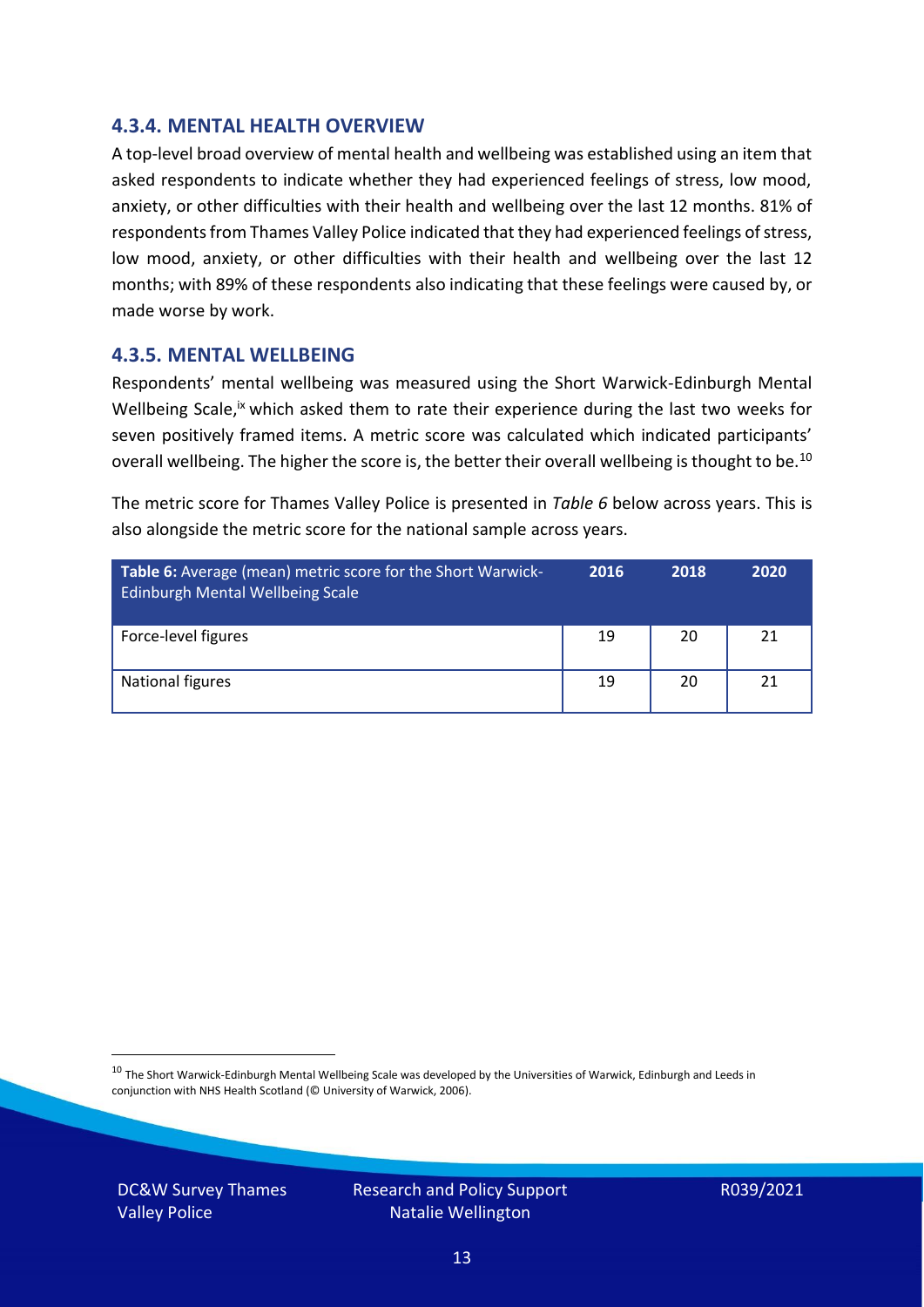### <span id="page-13-0"></span>**5. ABSENCE BEHAVIOUR**

### **5.1. ABSENCE**

50% of respondents from Thames Valley Police reported *one* or *more* days of sickness absence and 35% of respondents indicated that at least one day of their sickness absence was attributable to stress, depression, or anxiety.

The national proportion of respondents who had taken *one* or *more* days of sickness absence was 48% and 32% of respondents indicated that at least one day of their sickness absence was attributable to stress, depression, or anxiety.

#### **5.2. PRESENTEEISM AND LEAVEISM**

Presenteeism is the act of attending work while ill. This has been shown to be associated with subsequent health decline, particularly in relation to burnout, $x$  and can lead to elevated absenteeism.<sup>xi</sup> Moreover, evidence suggests that presenteeism can compound the effects of the initial illness and negatively influence job satisfaction, resulting in negative job attitudes and withdrawal from work.<sup>xii</sup>

Leaveism is a term to describe hidden sickness absence and work undertaken during rest periods. A core dimension of leaveism includes using allocated time off such as annual leave entitlements to take time off when they are in fact unwell. Findings for Thames Valley Police across years are presented in *Table 7* below.

| Table 7: Proportion of respondents reporting the<br>following absence behaviour once or more over the<br>previous 12 months |                             | 2016 | 2018 | 2020 |
|-----------------------------------------------------------------------------------------------------------------------------|-----------------------------|------|------|------|
| Presenteeism                                                                                                                | Due to Physical health      | 91%  | 78%  | 66%  |
|                                                                                                                             | Due to Psychological health | 65%  | 71%  | 67%  |
| annual leave to<br><b>Using</b><br>time off due to<br>take<br>health                                                        | Due to Physical health      | 57%  | 36%  | 33%  |
|                                                                                                                             | Due to Psychological health | 44%  | 48%  | 51%  |

DC&W Survey Thames Valley Police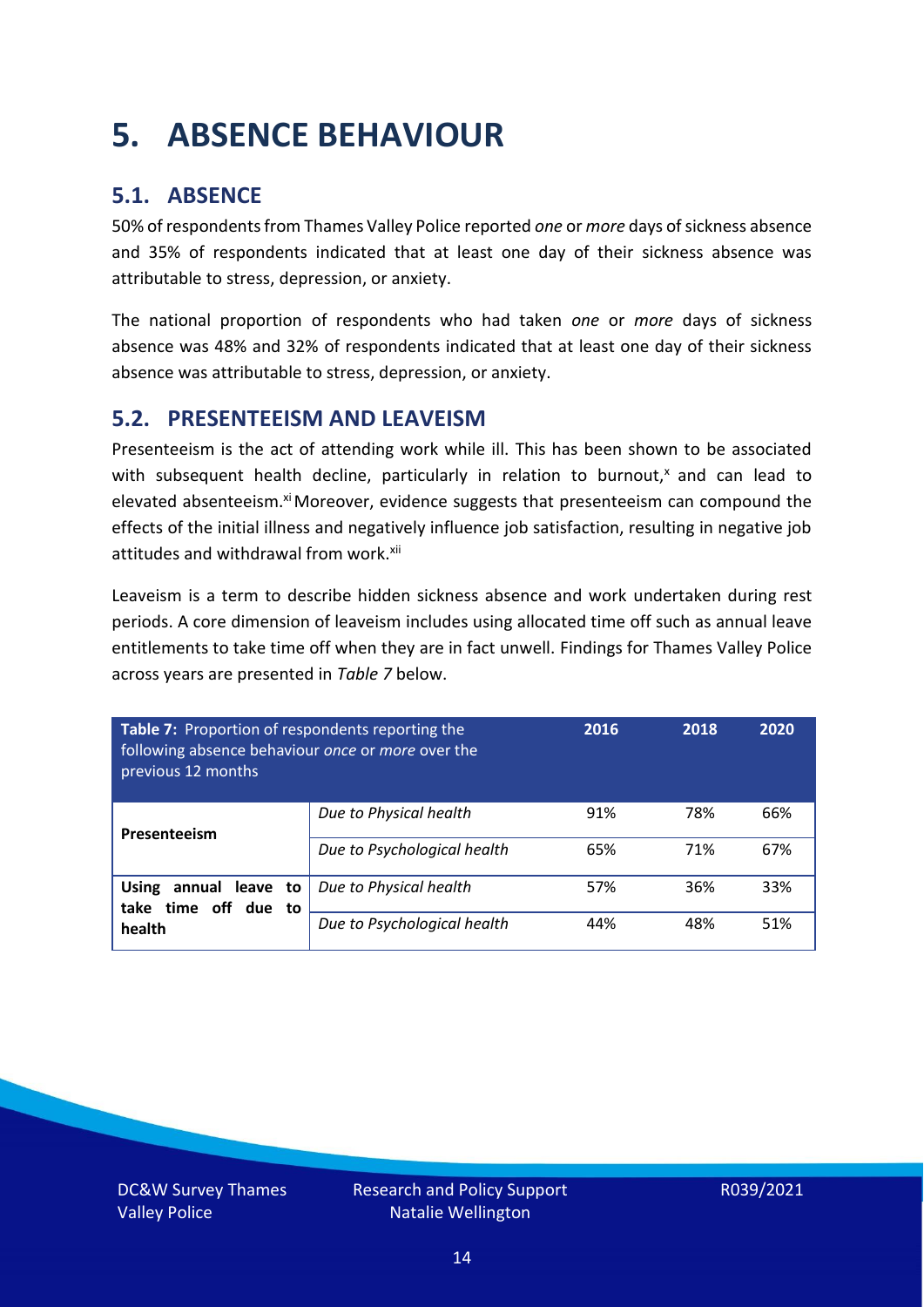## <span id="page-14-0"></span>**6. VIOLENCE AND PHYSICAL INJURIES**

### **6.1. VIOLENCE**

Verbal and physical violence was assessed using four questions regarding how often officers received verbal insults, verbal threats, spitting assaults, unarmed physical attacks, and attacks with a weapon from members of the public over the previous 12 months. Findings for Thames Valley Police are presented in *Table 8* below.

**Table 8**: Force level figures for frequency of verbal and physical violence from members of the public

| Type of violent victimisation                                                          | Proportion of respondents indicating frequency<br>of experience as at least once a week |      |      |
|----------------------------------------------------------------------------------------|-----------------------------------------------------------------------------------------|------|------|
|                                                                                        | 2016                                                                                    | 2018 | 2020 |
| Verbal insults (e.g. swearing, shouting, abuse)                                        | 46%                                                                                     | 34%  | 28%  |
| Verbal threats (e.g. threat of hitting, threat of<br>kicking)                          | 24%                                                                                     | 19%  | 17%  |
| Spitting assaults (i.e. being deliberately spat<br>$upon)$ <sup>11</sup>               |                                                                                         | 2%   | 1%   |
| Unarmed physical attacks (e.g. struggling to get<br>free, wrestling, hitting, kicking) | 15%                                                                                     | 12%  | 9%   |
| Use of a deadly weapon (e.g. stick, bottle, axe,<br>firearm)                           | 1%                                                                                      | 1%   | 0%   |

### **6.2. INJURIES**

13% of Thames Valley Police respondents reported that they had suffered *one or more* injuries that required medical attention as a result of **work-related violence** in the last year.

This is *lower than* the proportion reporting *one or more* injuries as a result of **work-related violence** in the national sample (16%) and *lower than* the proportion reported by Thames Valley Police in 2018 (20%).

12% of Thames Valley Police respondents reported that they had suffered one or more injuries that required medical attention as a result of **work-related accidents** in the last year.

 $11$  Data on spitting assaults is not available for the year 2016 as the item was not included until the 2018 iteration of the survey.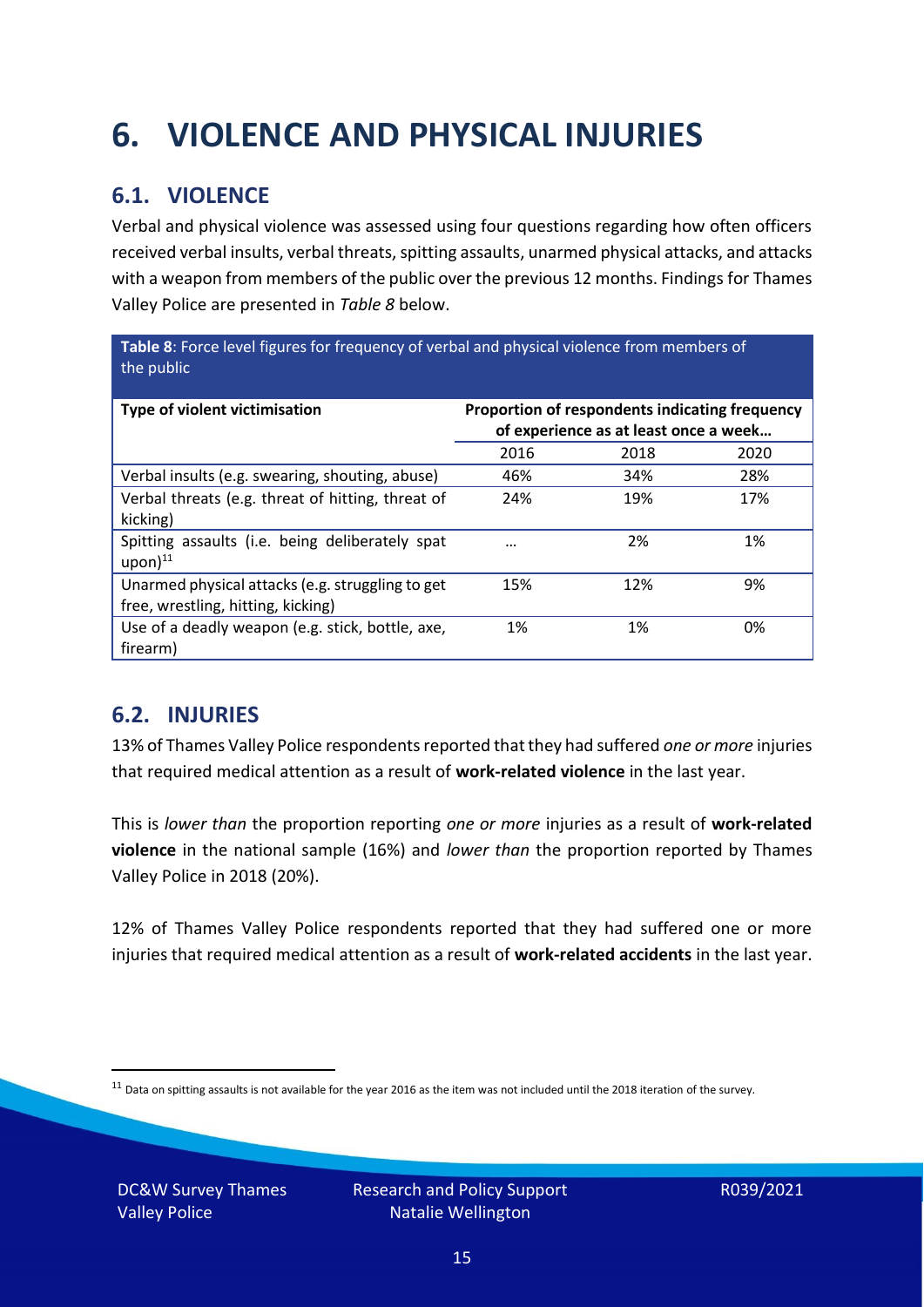This is *higher than* the proportion reporting *one or more* injuries as a result of **work-related accidents** in the national sample (11%) and *lower than* the proportion reported by Thames Valley Police in 2018 (16%).

DC&W Survey Thames Valley Police

Research and Policy Support Natalie Wellington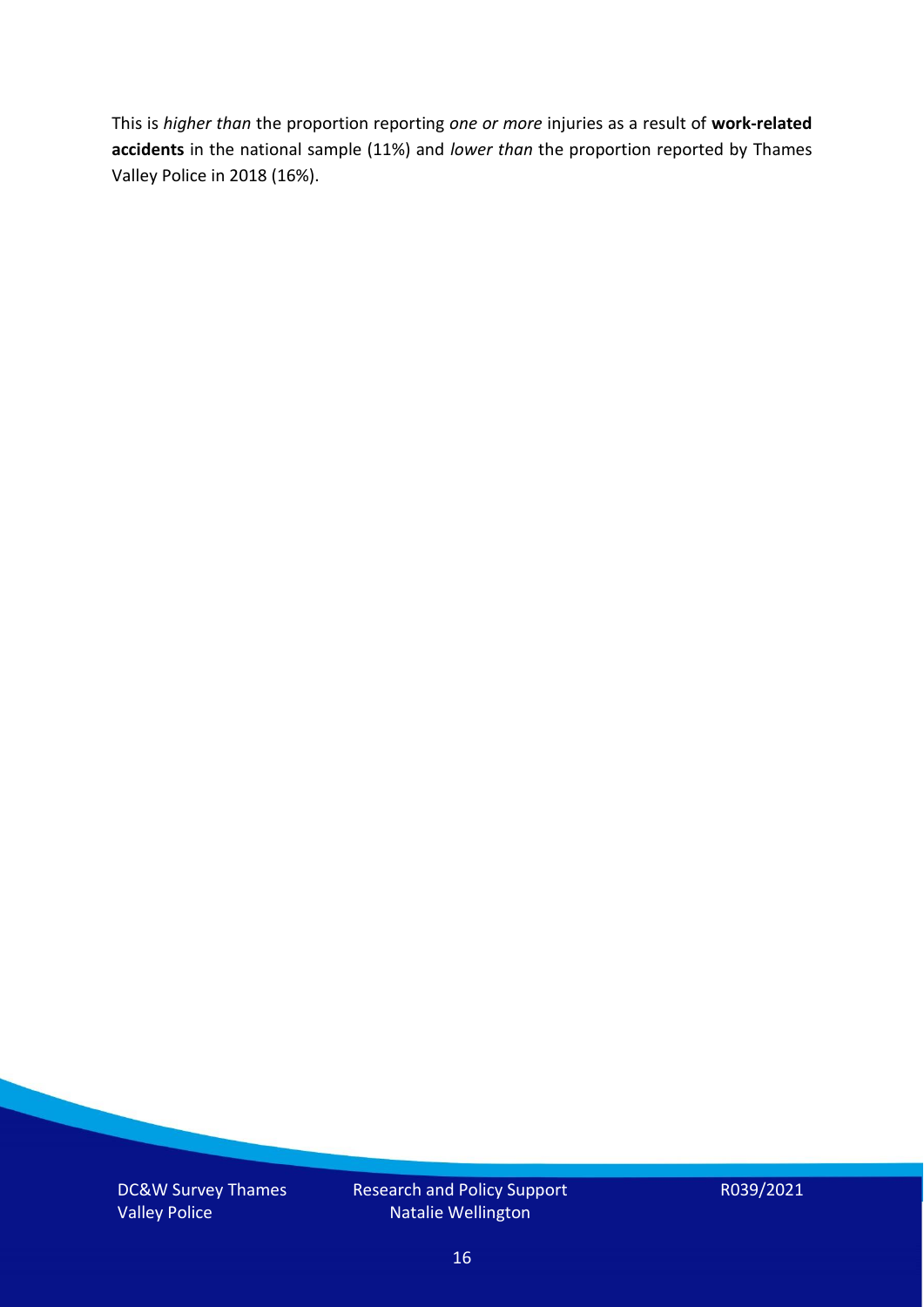# <span id="page-16-0"></span>**7. ORGANISATIONAL SUPPORT FOR MENTAL HEALTH AND WELLBEING**

### **7.1. DISCLOSURE**

Respondents who indicated that they had sought help for difficulties with mental health and wellbeing were presented with additional questions concerning disclosure to a line manager. 70% of respondents from Thames Valley Police, for whom it was applicable, reported that they had disclosed seeking mental health and wellbeing support to their line managers. This can be compared with 70% reported by Thames Valley Police in 2018.

#### **7.2. MENTAL HEALTH AND WELLBEING SUPPORT SERVICES**

Respondents were asked about mental health and wellbeing support services that are *reactive* (services that aim to help those that are already experiencing difficulties with their mental health and wellbeing), and *proactive* (services that aim to help people prevent difficulties with mental health and wellbeing from developing). Key findings for Thames Valley Police are displayed in the tables below, with *Table 9* displaying both national and local proportions.

**Table 9**: Proportion of respondents reporting that they are *aware* of reactive and proactive mental health and wellbeing support services that their force offers

| <b>Questions</b>                                                                                                                                                                                                                   | Proportion of respondents |                  |
|------------------------------------------------------------------------------------------------------------------------------------------------------------------------------------------------------------------------------------|---------------------------|------------------|
|                                                                                                                                                                                                                                    | Force-level figures       | National figures |
| Reported being aware of reactive services that their force<br>offers to support the mental health and wellbeing of its<br>employees (e.g. counselling, helpline services, peer<br>support groups etc.)                             | 75%                       | 74%              |
| Reported being aware of proactive services that their<br>force offers to support the mental health and wellbeing<br>of its employees (e.g. resilience training, mindfulness<br>workshops, mental health awareness programmes etc.) | 39%                       | 43%              |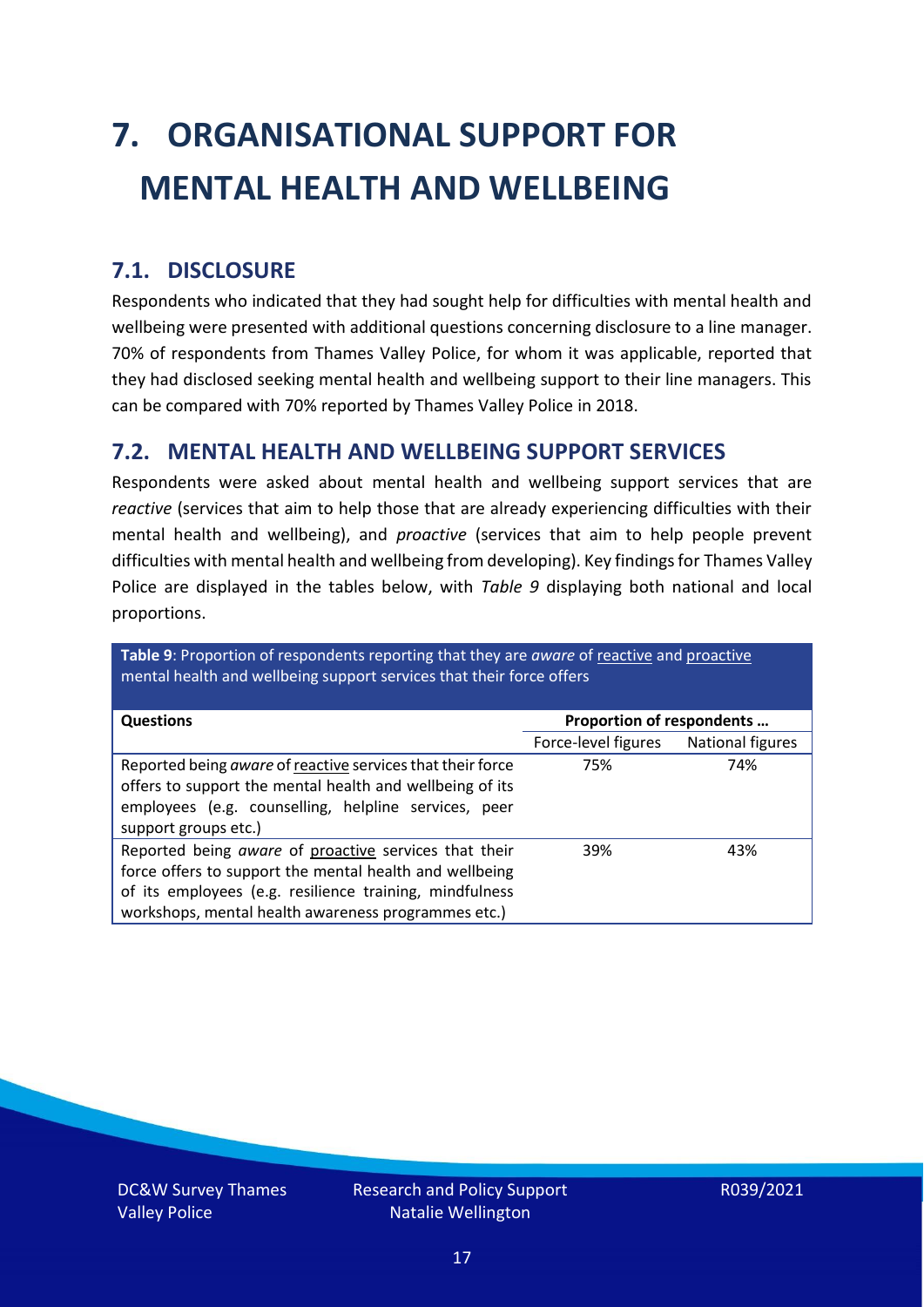### <span id="page-17-0"></span>**8. COVID-19 CRISIS**

Questions about the COVID-19 crisis have been included in this year's survey to help to better understand the impacts of working within the police service during this period. This section of the report specifically focusses on the personal impact of the COVID-19 crisis on officers, whilst organisational impacts have been reported at contextually appropriate points throughout the report.<sup>12</sup>

Respondents were asked whether they think they have or have had COVID-19. Comparisons for both national and local proportions are shown in *Table 10* below.

| Table 10: Proportion of respondents reporting whether<br>they have or have had COVID-19 | <b>Force-level</b><br>figures | <b>National</b><br>figures |
|-----------------------------------------------------------------------------------------|-------------------------------|----------------------------|
| Yes, confirmed by a positive antigen or antibody test                                   | 1%                            | 3%                         |
| Yes, based on strong personal suspicion or medical advice                               | 21%                           | 23%                        |
| No                                                                                      | 51%                           | 47%                        |
| Unsure                                                                                  | 27%                           | 27%                        |

27% of respondents from Thames Valley Police said that they were *very* or *extremely worried* about the impact that the COVID-19 crisis will have on them personally. This can be compared to the national sample, where 22% said that they were *very* or *extremely worried* about the impact that the COVID-19 crisis will have on them personally.

Respondents from Thames Valley Police were asked about their concern over the issues displayed in *Table 11* below (national and local proportions are shown).

| Table 11: Proportion of respondents reporting that they were very or extremely concerned over the<br>following |                           |                            |
|----------------------------------------------------------------------------------------------------------------|---------------------------|----------------------------|
| <b>Statements</b>                                                                                              | Proportion of respondents |                            |
|                                                                                                                | Force-level<br>figures    | <b>National</b><br>figures |
| Becoming unwell with COVID-19 due to having close contact with<br>someone who has COVID-19 in the line of duty | 29%                       | 34%                        |
| Becoming unwell with COVID-19 due to being assaulted by someone<br>who has COVID-19 in the line of duty        | 19%                       | 23%                        |
| Having adequate access to COVID-19 testing (antigen<br>and/or antibody diagnostic testing)                     | 40%                       | 37%                        |
| Enforcing the lockdown restrictions                                                                            | 20%                       | 25%                        |

<sup>12</sup> For more information please see the introduction to this report on page 3.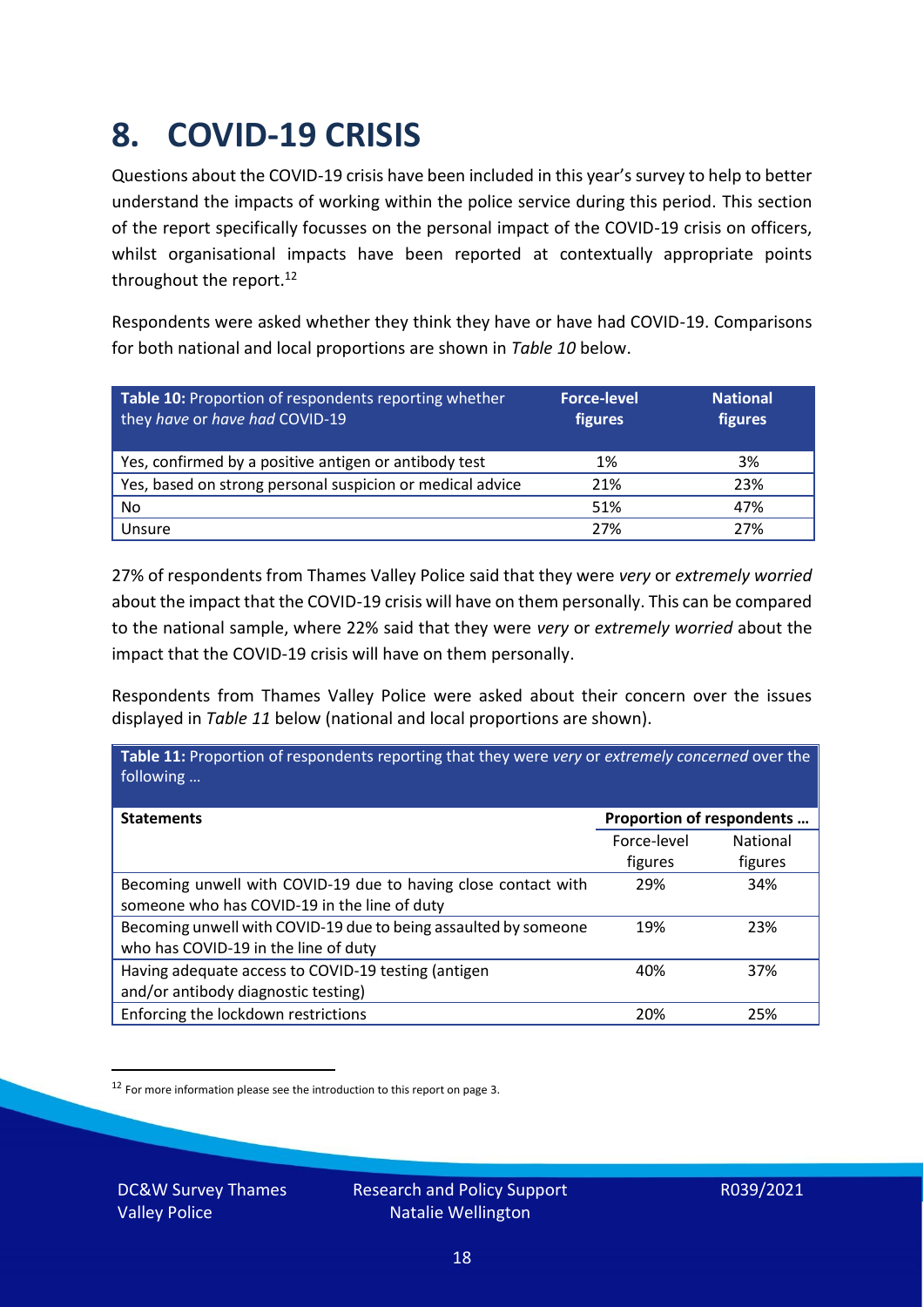Furthermore, 29% of respondents from Thames Valley Police reported that they *disagreed* or *strongly disagreed* that they have all the equipment they personally need to protect them from COVID-19 whilst at work. This can be compared to the national sample, where 39% reported that they *disagreed* or *strongly disagreed* that they have all the equipment they personally need to protect them from COVID-19 whilst at work.

DC&W Survey Thames Valley Police

Research and Policy Support Natalie Wellington